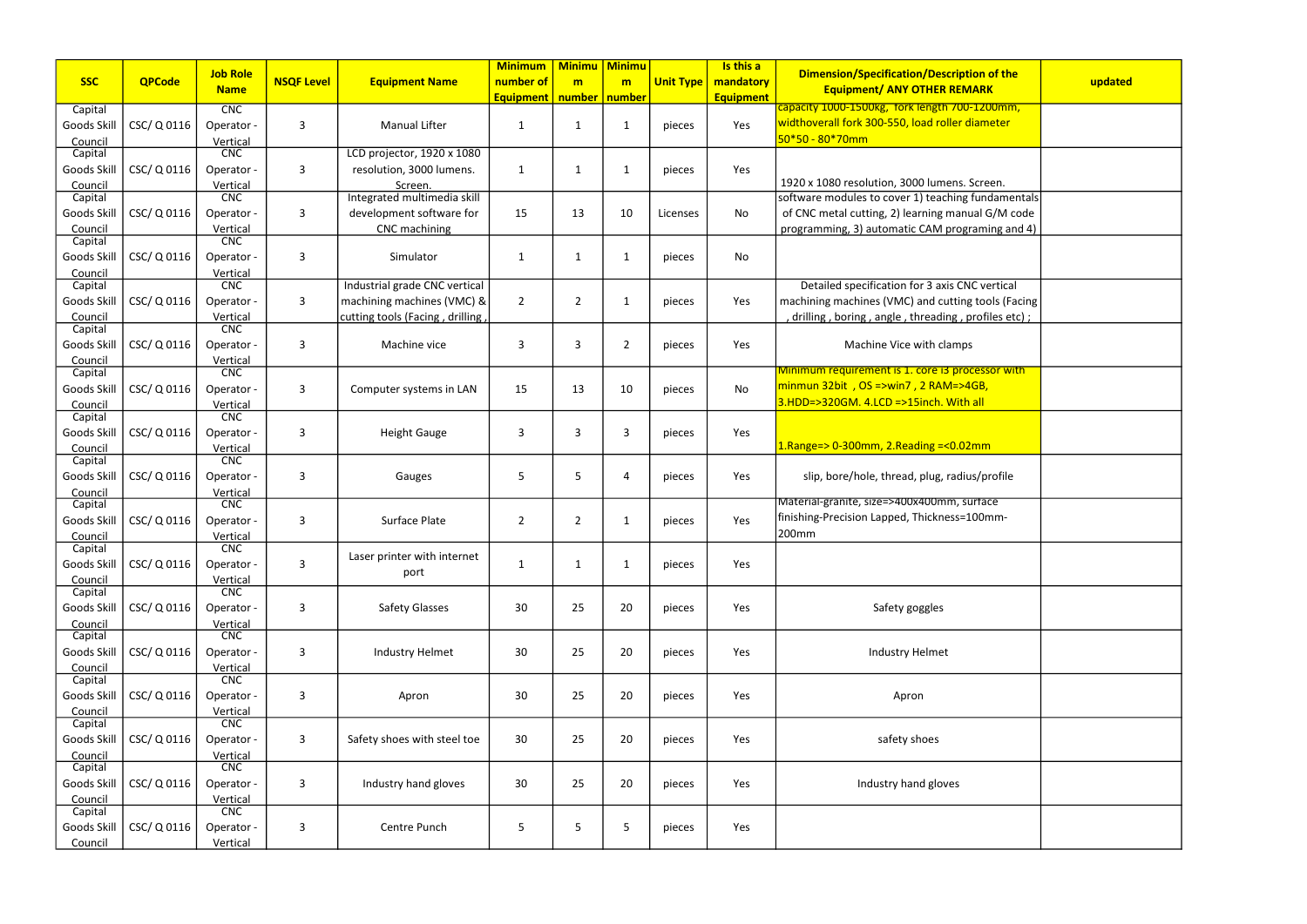| Capital                |             | CNC                    |              |                              |                |                |                |        |     |                                                     |  |
|------------------------|-------------|------------------------|--------------|------------------------------|----------------|----------------|----------------|--------|-----|-----------------------------------------------------|--|
| Goods Skill<br>Council | CSC/ Q 0116 | Operator -<br>Vertical | 3            | Hammer                       | 4              | 4              | 4              | pieces | Yes | 2 each ball peen, mallet                            |  |
| Capital                |             | <b>CNC</b>             |              |                              |                |                |                |        |     |                                                     |  |
| Goods Skill            | CSC/Q0116   | Operator -             | 3            | <b>Combination Plier</b>     | 5              | 4              | 4              | pieces | Yes | 150 mm                                              |  |
| Council                |             | Vertical               |              |                              |                |                |                |        |     |                                                     |  |
| Capital                |             | CNC                    |              | Vice Mounted Tables 3Ft X    |                |                |                |        |     |                                                     |  |
| Goods Skill            | CSC/Q0116   | Operator -             | $\mathbf{3}$ | 3Ft X 2.5Ft(H)               | $\overline{2}$ | $\overline{2}$ | $\overline{2}$ | pieces | Yes | 4 (Bench Vices)                                     |  |
| Council                |             | Vertical               |              |                              |                |                |                |        |     | 1. out side (0-150mm, least count=0.02mm, 3         |  |
| Capital                |             | CNC                    |              |                              |                |                |                |        |     | pieces), 2. out side (0-150mm, least count=         |  |
| Goods Skill            | CSC/ Q 0116 | Operator -             | $\mathbf{3}$ | Vernier Caliper 150/300MM    | 6              | 5              | 4              | pieces | Yes | 0.02mm, 3 pieces),                                  |  |
| Council<br>Capital     |             | Vertical<br>CNC        |              |                              |                |                |                |        |     |                                                     |  |
| Goods Skill            | CSC/Q0116   | Operator -             | 3            | Number Punch                 | $\overline{2}$ | $\overline{2}$ | $\overline{2}$ | sets   | Yes |                                                     |  |
| Council                |             | Vertical               |              |                              |                |                |                |        |     |                                                     |  |
| Capital                |             | CNC                    |              |                              |                |                |                |        |     |                                                     |  |
| Goods Skill            | CSC/Q0116   | Operator -             | $\mathbf{3}$ | Scrap Box                    | $\overline{2}$ | $\mathbf{1}$   | $\mathbf{1}$   | boxes  | Yes |                                                     |  |
| Council                |             | Vertical               |              |                              |                |                |                |        |     |                                                     |  |
| Capital                |             | <b>CNC</b>             |              |                              |                |                |                |        |     |                                                     |  |
| Goods Skill            | CSC/ Q 0116 | Operator -             | 3            | Generator Set                | $\mathbf{1}$   | 1              | $\mathbf{1}$   | pieces | Yes | Must be Able to take load of all machines at a time |  |
| Council                |             | Vertical               |              |                              |                |                |                |        |     |                                                     |  |
| Capital                |             | CNC                    |              |                              |                |                |                |        |     |                                                     |  |
| Goods Skill            | CSC/Q0116   | Operator -             | 3            | Soft jaws                    | 3              | $\overline{2}$ | $\overline{2}$ | pieces | Yes |                                                     |  |
| Council<br>Capital     |             | Vertical<br>CNC        |              |                              |                |                |                |        |     |                                                     |  |
| Goods Skill            | CSC/Q0116   | Operator -             | $\mathbf{3}$ | Micrometer - external, 0-25  | $\mathbf{3}$   | $\overline{2}$ | $\overline{2}$ | pieces | Yes |                                                     |  |
| Council                |             | Vertical               |              | mm, 25 -50 mm, 50 - 75 mm.   |                |                |                |        |     |                                                     |  |
| Capital                |             | <b>CNC</b>             |              |                              |                |                |                |        |     |                                                     |  |
| Goods Skill            | CSC/ Q 0116 | Operator -             | $\mathbf{3}$ | Bore gauge $18 - 35$ mm      | $\mathbf{3}$   | $\overline{2}$ | $\overline{2}$ | pieces | Yes |                                                     |  |
| Council                |             | Vertical               |              |                              |                |                |                |        |     |                                                     |  |
| Capital                |             | CNC                    |              |                              |                |                |                |        |     |                                                     |  |
| Goods Skill            | CSC/Q0116   | Operator -             | 3            | Plug gauge 10, 16 dia.       | 3              | 3              | $\overline{2}$ | pieces | Yes |                                                     |  |
| Council<br>Capital     |             | Vertical<br>CNC        |              |                              |                |                |                |        |     |                                                     |  |
| Goods Skill            | CSC/Q0116   | Operator -             | 3            | Thread plug gauge M8 x       | $\mathbf{3}$   | 3              | $\overline{2}$ | pieces | Yes |                                                     |  |
| Council                |             | Vertical               |              | 1.25, M10 x 1.5              |                |                |                |        |     |                                                     |  |
| Capital                |             | CNC                    |              |                              |                |                |                |        |     |                                                     |  |
| Goods Skill            | CSC/ Q 0116 | Operator -             | $\mathsf{3}$ | Ring gauge for setting bore  | $\mathbf{3}$   | 3              | $\overline{2}$ | pieces | Yes |                                                     |  |
| Council                |             | Vertical               |              | dial gauge - 30 dia.         |                |                |                |        |     |                                                     |  |
| Capital                |             | CNC                    |              | Feeler gauge for work offset |                |                |                |        |     |                                                     |  |
| Goods Skill            | CSC/Q0116   | Operator -             | 3            | setting                      | 3              | 3              | $\overline{2}$ | pieces | Yes |                                                     |  |
| Council                |             | Vertical               |              |                              |                |                |                |        |     |                                                     |  |
| Capital                |             | CNC                    |              | Lever dial for work offset   |                |                |                |        |     |                                                     |  |
| Goods Skill            | CSC/Q0116   | Operator -             | $\mathbf{3}$ | setting                      | $\mathbf{3}$   | $\mathbf{3}$   | $\overline{2}$ | pieces | Yes |                                                     |  |
| Council<br>Capital     |             | Vertical<br><b>CNC</b> |              |                              |                |                |                |        |     |                                                     |  |
| Goods Skill            | CSC/Q0116   | Operator -             | $\mathbf{3}$ | Radius gauge                 | 3              | 3              | $\overline{2}$ | pieces | Yes |                                                     |  |
| Council                |             | Vertical               |              |                              |                |                |                |        |     |                                                     |  |
| Capital                |             | CNC                    |              |                              |                |                |                |        |     |                                                     |  |
| Goods Skill            | CSC/Q0116   | Operator -             | $\mathbf{3}$ | Thread pitch gauge           | 3              | 3              | $\overline{2}$ | pieces | Yes |                                                     |  |
| Council                |             | Vertical               |              |                              |                |                |                |        |     |                                                     |  |
| Capital                |             | CNC                    |              |                              |                |                |                |        |     |                                                     |  |
| Goods Skill            | CSC/ Q 0116 | Operator -             | 3            | Tool storage drawer          | $\mathbf{3}$   | 3              | $\overline{2}$ | pieces | Yes |                                                     |  |
| Council                |             | Vertical               |              |                              |                |                |                |        |     |                                                     |  |

| all peen, mallet                     |  |
|--------------------------------------|--|
| 50 mm                                |  |
| nch Vices)<br>least count= 0.02mm, 3 |  |
| 50mm, least count=                   |  |
|                                      |  |
|                                      |  |
| bad of all machines at a time        |  |
|                                      |  |
|                                      |  |
|                                      |  |
|                                      |  |
|                                      |  |
|                                      |  |
|                                      |  |
|                                      |  |
|                                      |  |
|                                      |  |
|                                      |  |
|                                      |  |